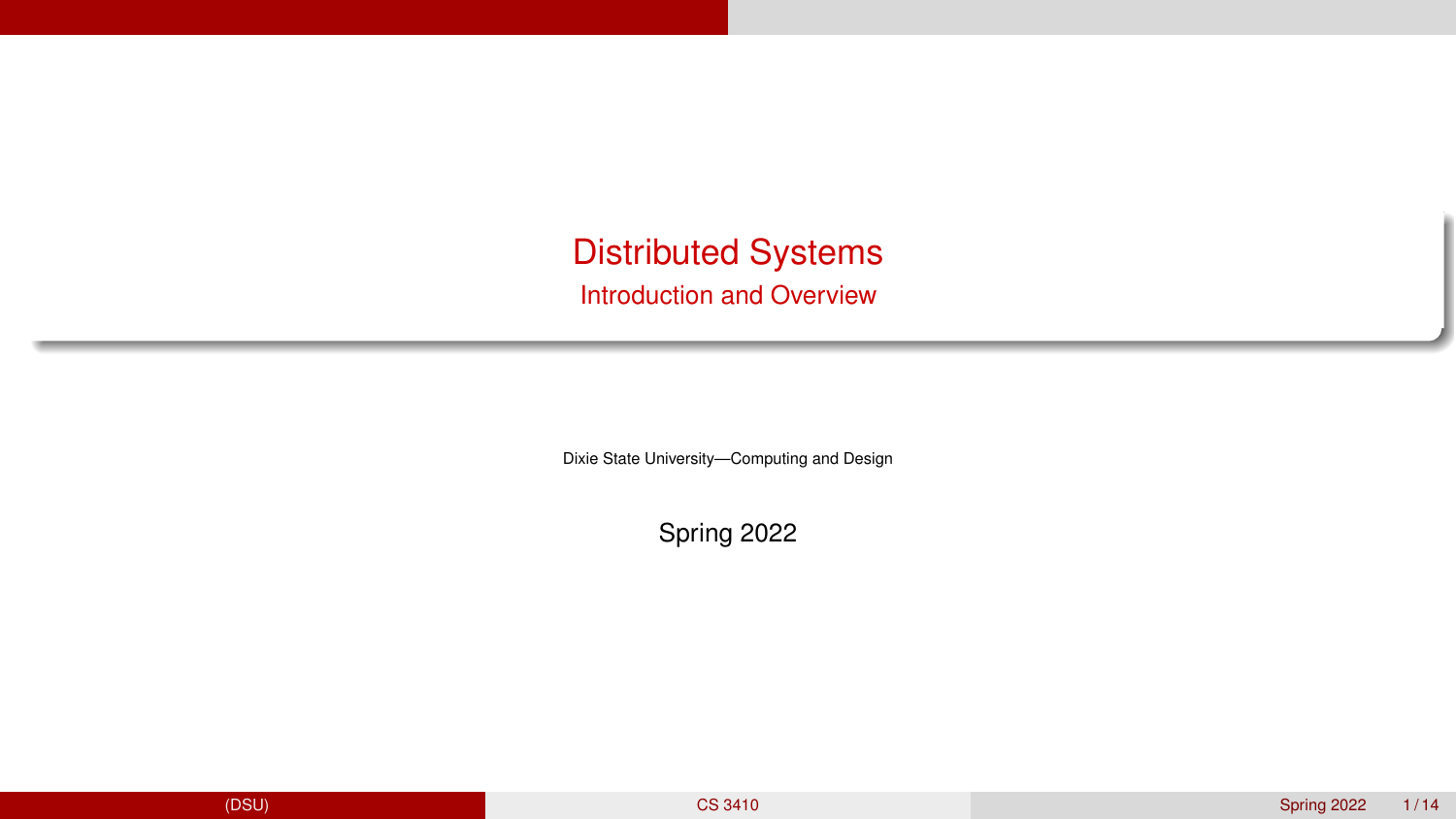## <span id="page-1-0"></span>**Overview**

What is a distributed system?

- Mostly an academic subject until the late 90s, now a standard part of building software
	- Mobile, web, and desktop apps
	- **A** Servers
	- 3-tier apps, peer-to-peer, client-server, cluster

*"A distributed system is one in which the failure of a computer you didn't even know existed can render your own computer unusable" - Leslie Lamport*

What makes distributed systems interesting?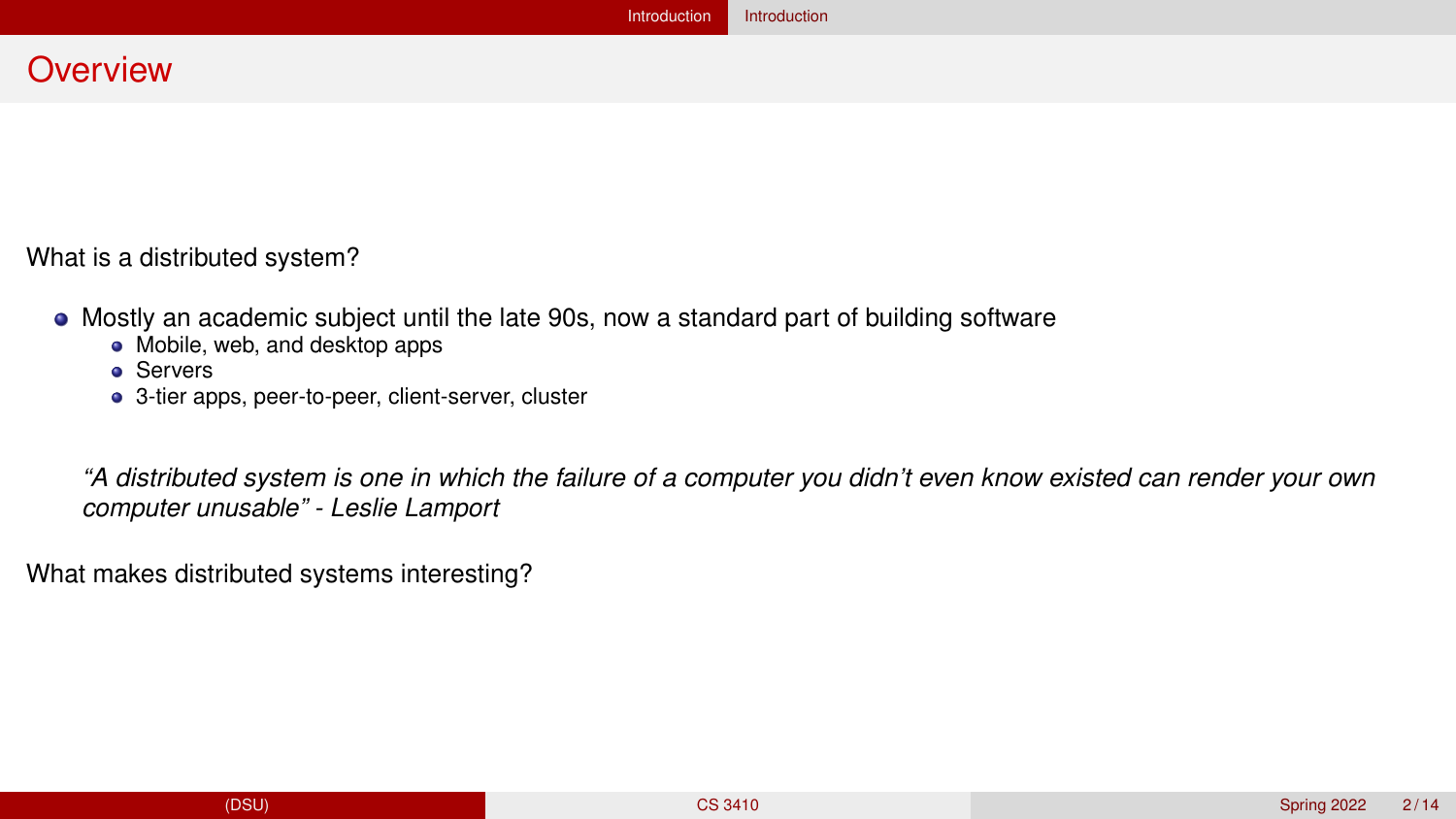# RPC

A standard way of communicating between nodes is to use *Remote Procedure Calls* (RPC), which emulate regular procedure calls across the network

```
result = getAccount(node, user)
                                          (-, (
), -.<br>
(-, (
)+--> getAccount client stub:
             * serialize arguments
             * send network message to node-->( network )--> getAccount server stub:
                                            '-( ),-' * deserialize arguments
                                                '-( ) -' * call real function
                                                                  |
                                                                  +----> result = getAccount(user)
                                                                                              |
                                                                                              |
                                                                                              |
                                                                __ * serialize results <---------+
                                                .-,( ),-. * send network message back
                                             . -( )-. |
             * deserialize results <----------( network ) <----+
             * return from client stub
                                            \frac{1-(1-\frac{1}{2})^{n-1}}{1-\frac{1}{2}(\frac{1}{2})^{n-1}}result = . . . < -++CS 3410                         Spring 2022  3/14
```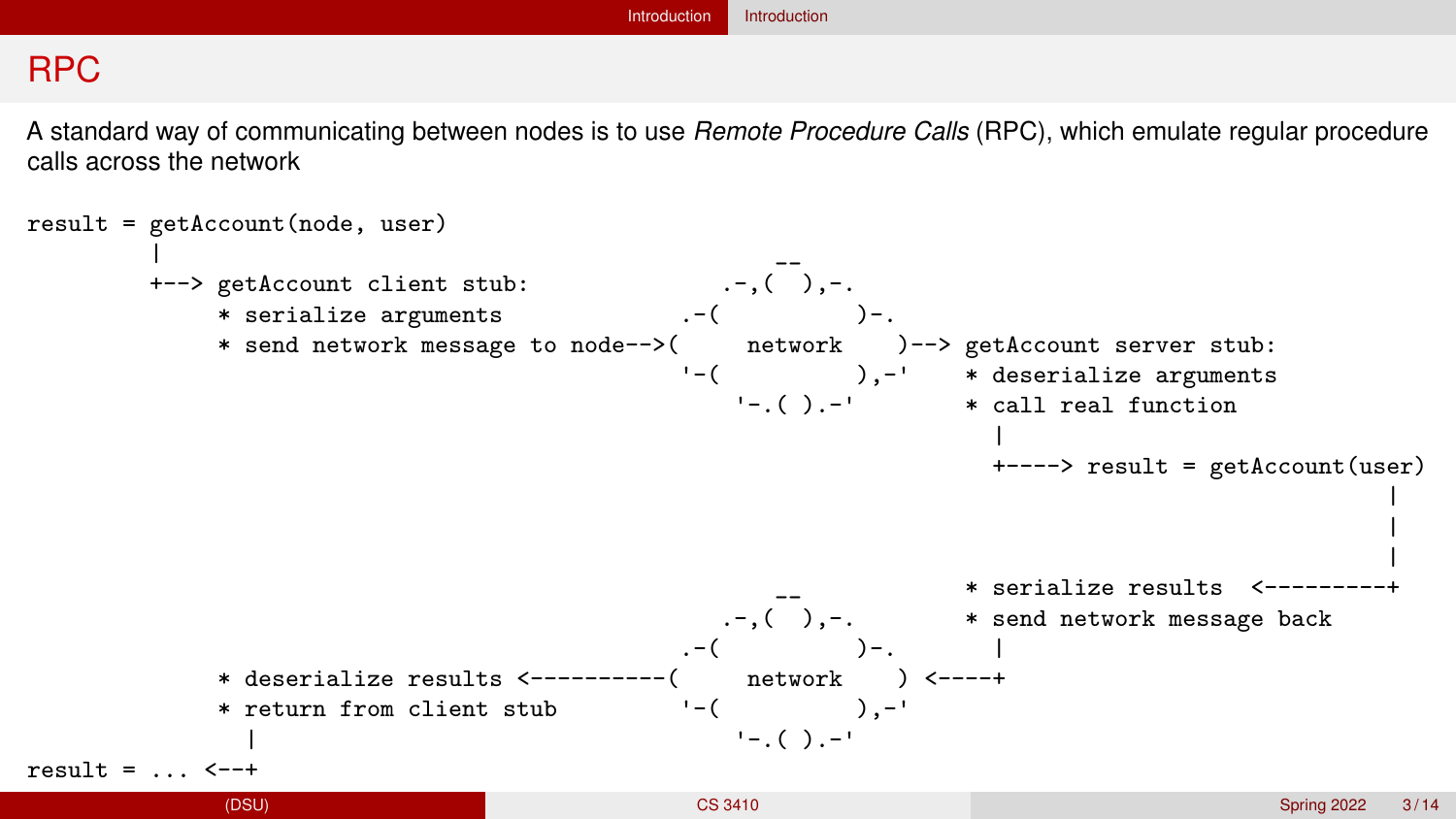## Distributed systems

Distributed systems are different from single-node systems in a few important ways. Consider the differences between an RPC and a regular function call:

#### • Latency

- **o** Data centers?
- **Across the world?**
- How much for local calls?
- Can't we just wait for the network to get faster?
- Case study: SQLite vs client-server databases
- Requires rethinking call graph, but hard to miss and easy to plan for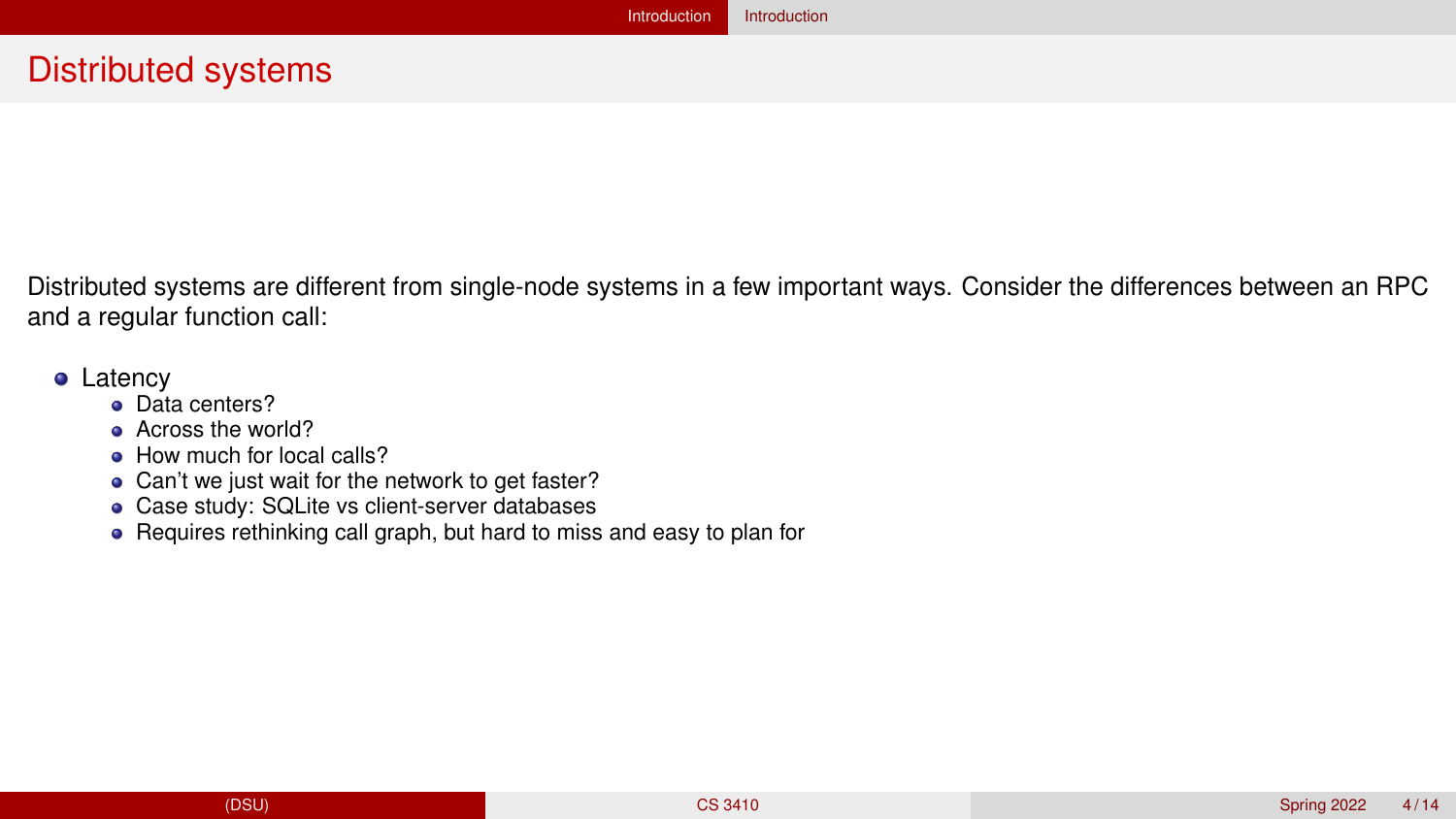Distributed systems are different from single-node systems in a few important ways. Consider the differences between an RPC and a regular function call:

#### • Memory access

- What does a pointer mean?
- Why do we use pointers?
	- **Efficiency (less copying)**
	- Shared data structures (shared changes)
	- Recursive data structures (trees, graphs, loops)
- Can we just make copies?
	- Concurrency
	- What about file handles, locks, etc.?
- Requires rethinking data flow, but hard to ignore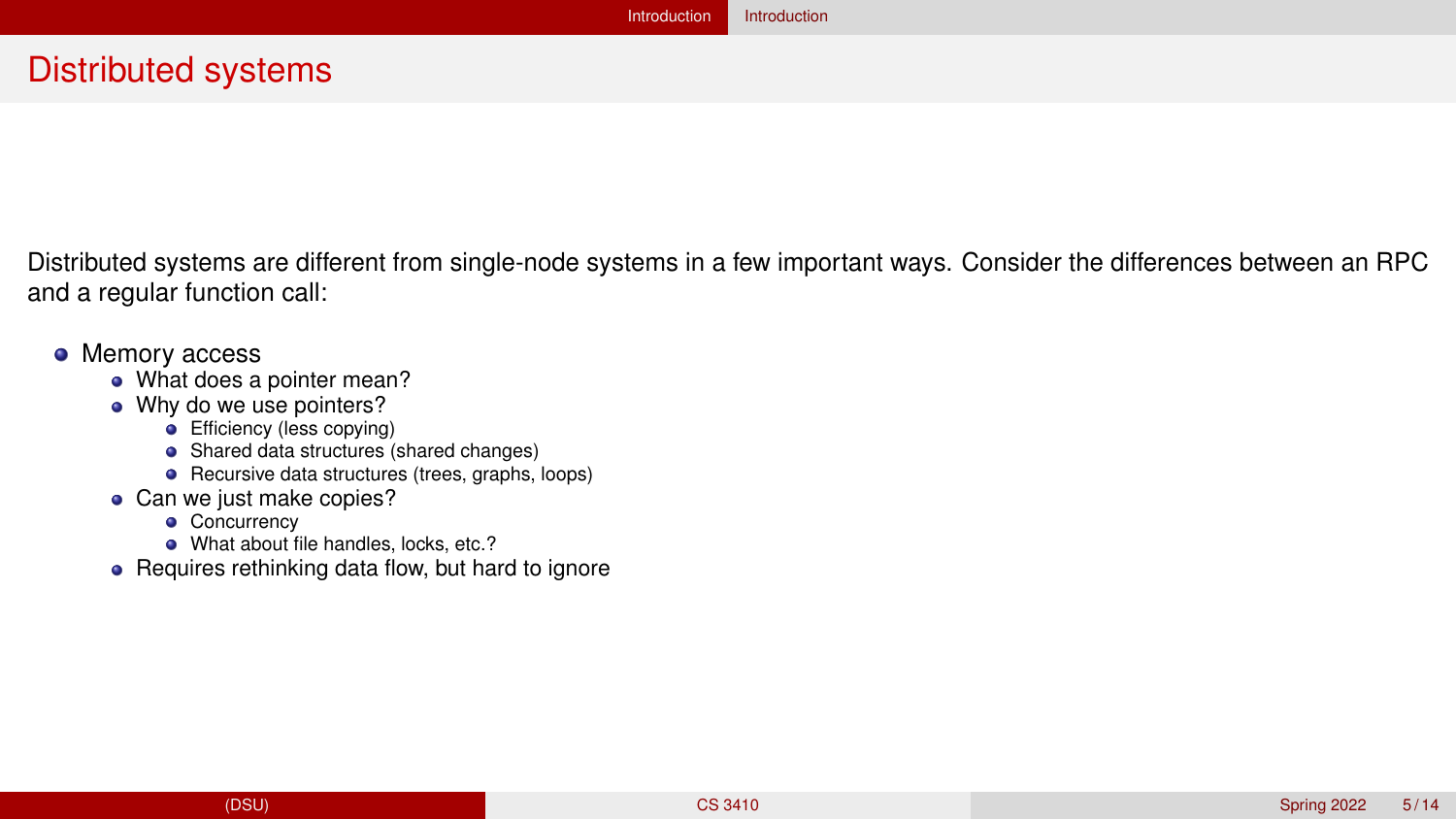# Distributed systems

Distributed systems are different from single-node systems in a few important ways. Consider the differences between an RPC and a regular function call:

- Partial failure and concurrency
	- Fundamentally different from fail-stop model
	- Consider each step that can fail in a simple RPC
		- **O** Do we know if it failed?
		- Is it just slow?
	- We often choose a distributed system for fault tolerance and availability
	- The defining problem of distributed systems
		- **•** Easy to miss, hard to think about
		- Requires rethinking every part of the system
		- For many architectures, you must start with the distributed systems problems and then fill in everything else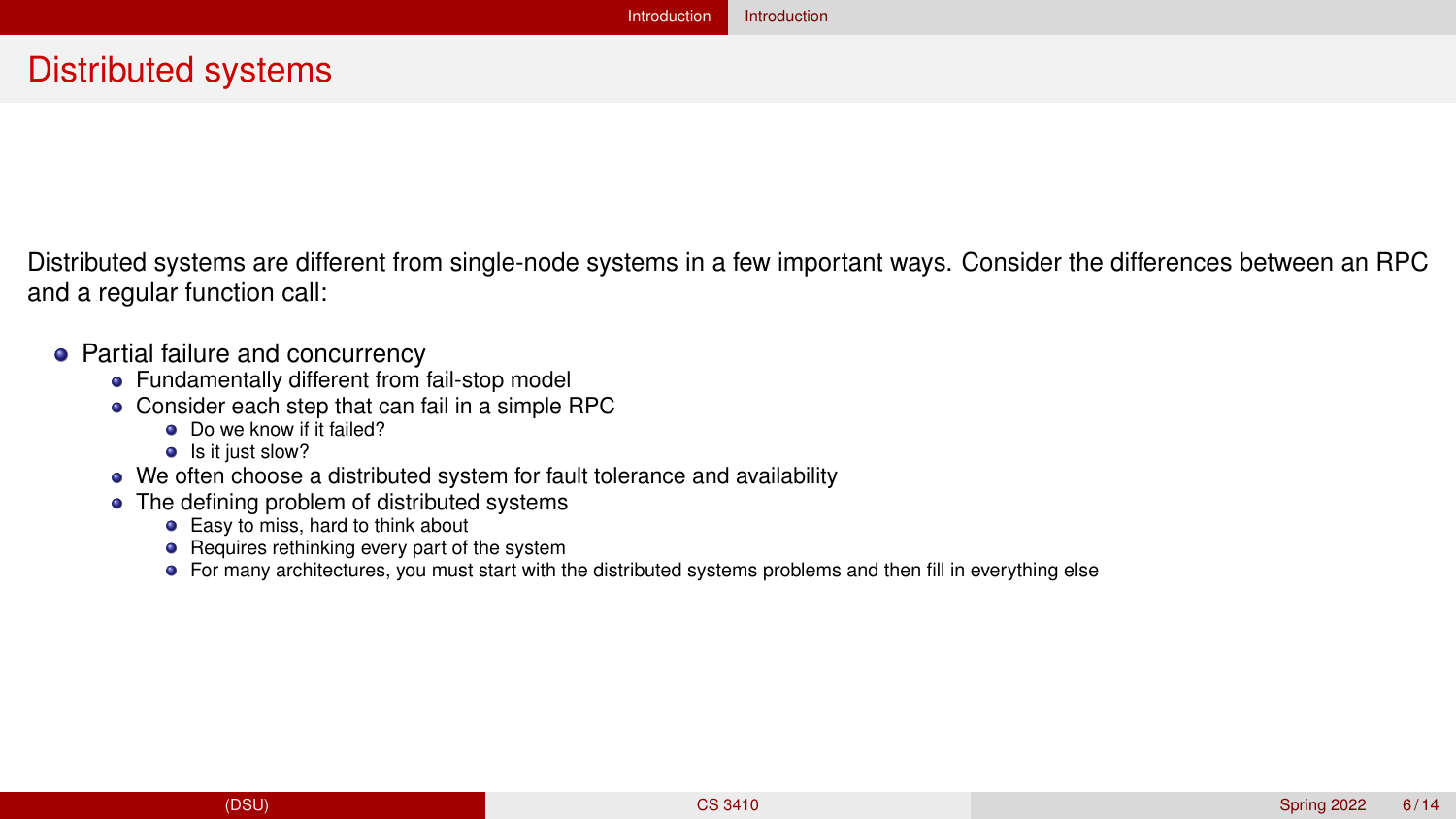## <span id="page-6-0"></span>Attendance, distractions, etc.

- Attendance is not required in that you will not be graded for being here
	- Exception: excessive absense without making arrangements will result in failing (see the syllabus)
- You are responsible for what we talk about in class, and much of what we cover will *not* be available elsewhere
	- Assignment instructions, tips, etc.
	- If you miss class, you may not be able to complete the homework
- I will try to record classes, but the AV system is flaky and will probably fail on some days
	- Use recordings for review; do not depend on them
- You are expected to take notes: bring pen and paper
- Laptops and mobile devices are not allowed in class unless specifically called for
	- Not even for notes or following along with demos
	- **•** Exceptions need documentation
- Make-up policy
	- Exception: no make-up for Go basics: DO NOT FALL BEHIND!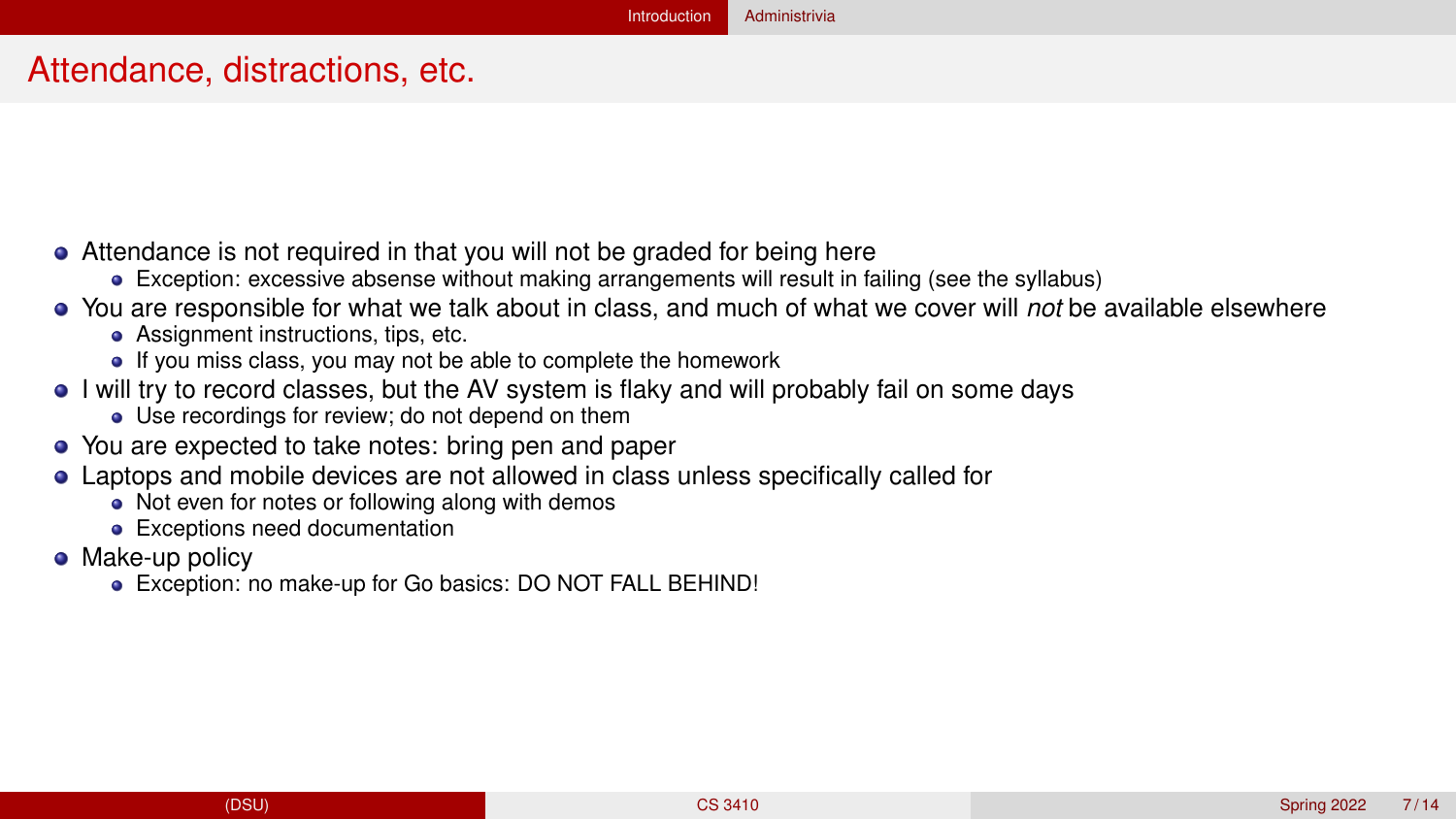You should have a Linux (including WSL) or Mac OS environment to work on

- We will use CodeGrinder for autograding many assignments, especially early ones
- **•** First steps: install CodeGrinder and Go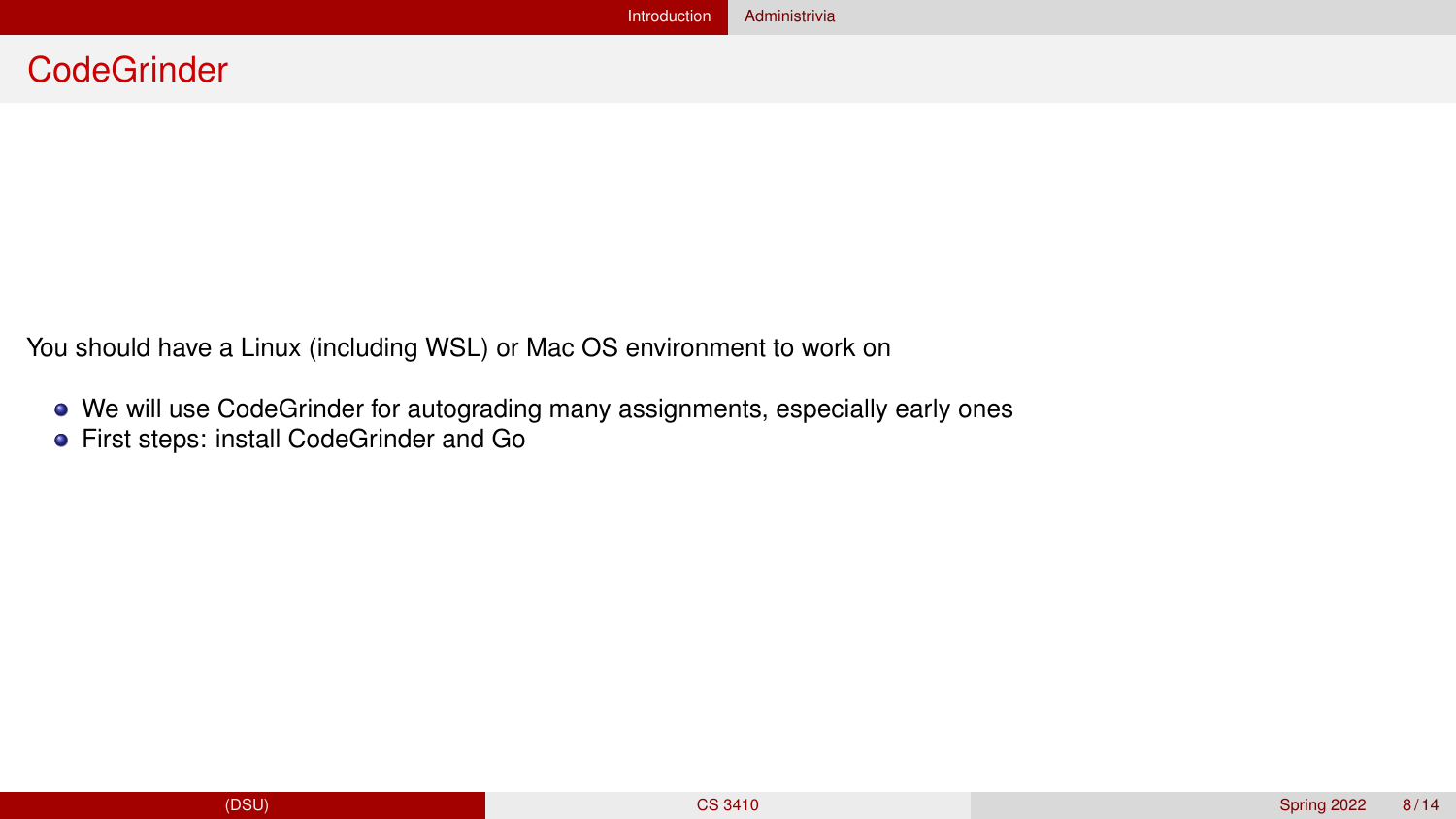# Learning Go

We will spend the first few weeks doing Go practice exercises

Philosophy:

- To learn a language, you need practice
- You need to practice every day (sleep between)
- A bunch of short sessions is better than a long session

Plan to complete one CodeGrinder exercise every single day (except weekends). Each exercise is 2 or 3 problems.

We will still only touch on many important parts of the language. I recommend a book:

*The Go Programming Language by Alan Donovan and Brian Kernighan*

It costs about \$30 and is well worth it. Plan to read a chapter every once in a while to deepen your understanding of a topic.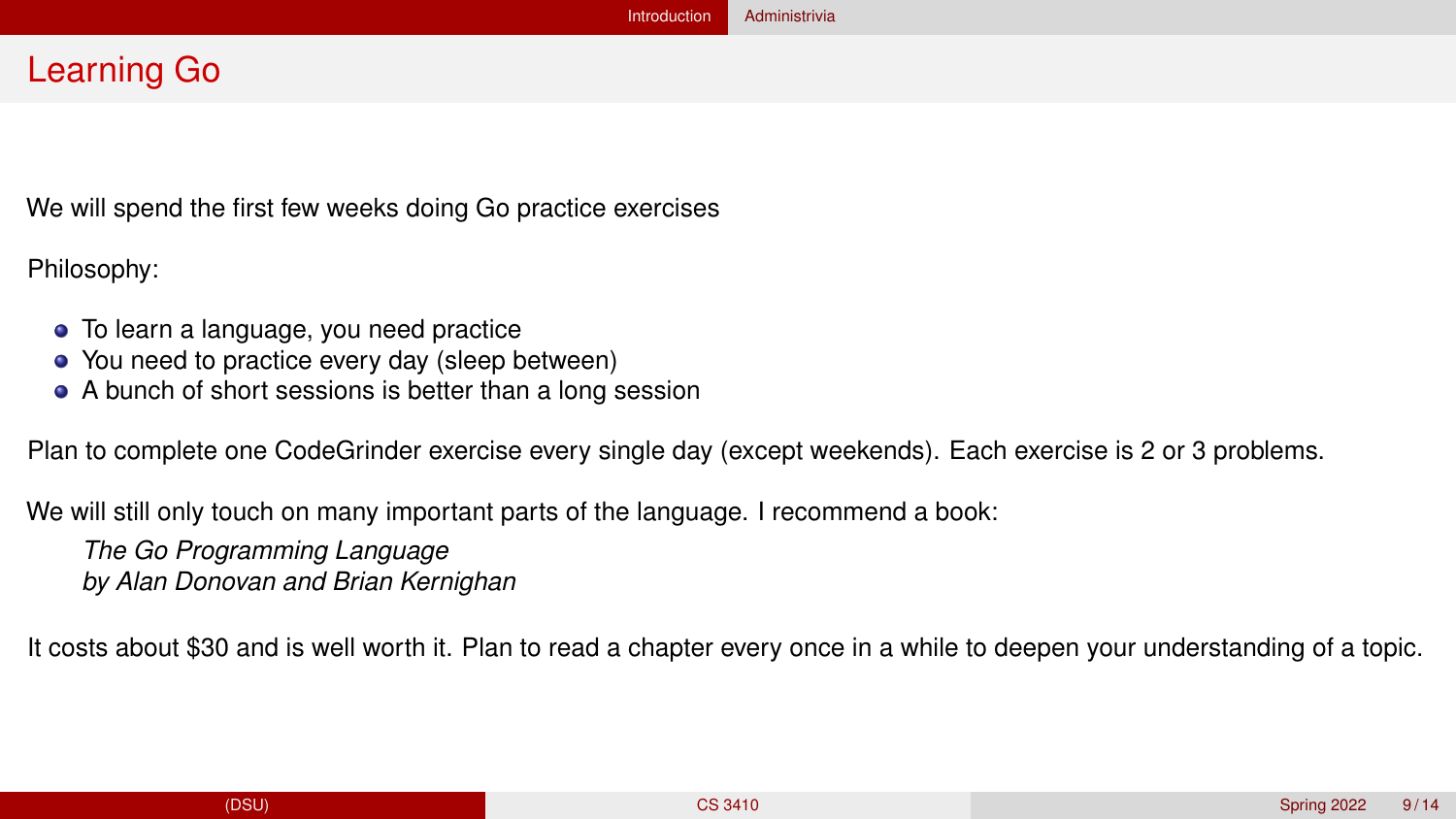A major part of this class is reading research papers that focus on real systems

Reading research papers is hard work and takes a long time. Do not underestimate this part.

Papers are due every Friday:

- A response for each paper of around 500–1000 words is due in Canvas *before* class on Friday
	- We will spend most of Friday discussing the paper—come prepared with questions!
	- No make up for response papers—do not forget!
- The smart approach: study group before Friday to work through the big picture
- You will probably learn more from reading and discussing than from anything else we do
- Most of the projects will be based on implementing systems we read about (Paxos, Chord, MapReduce)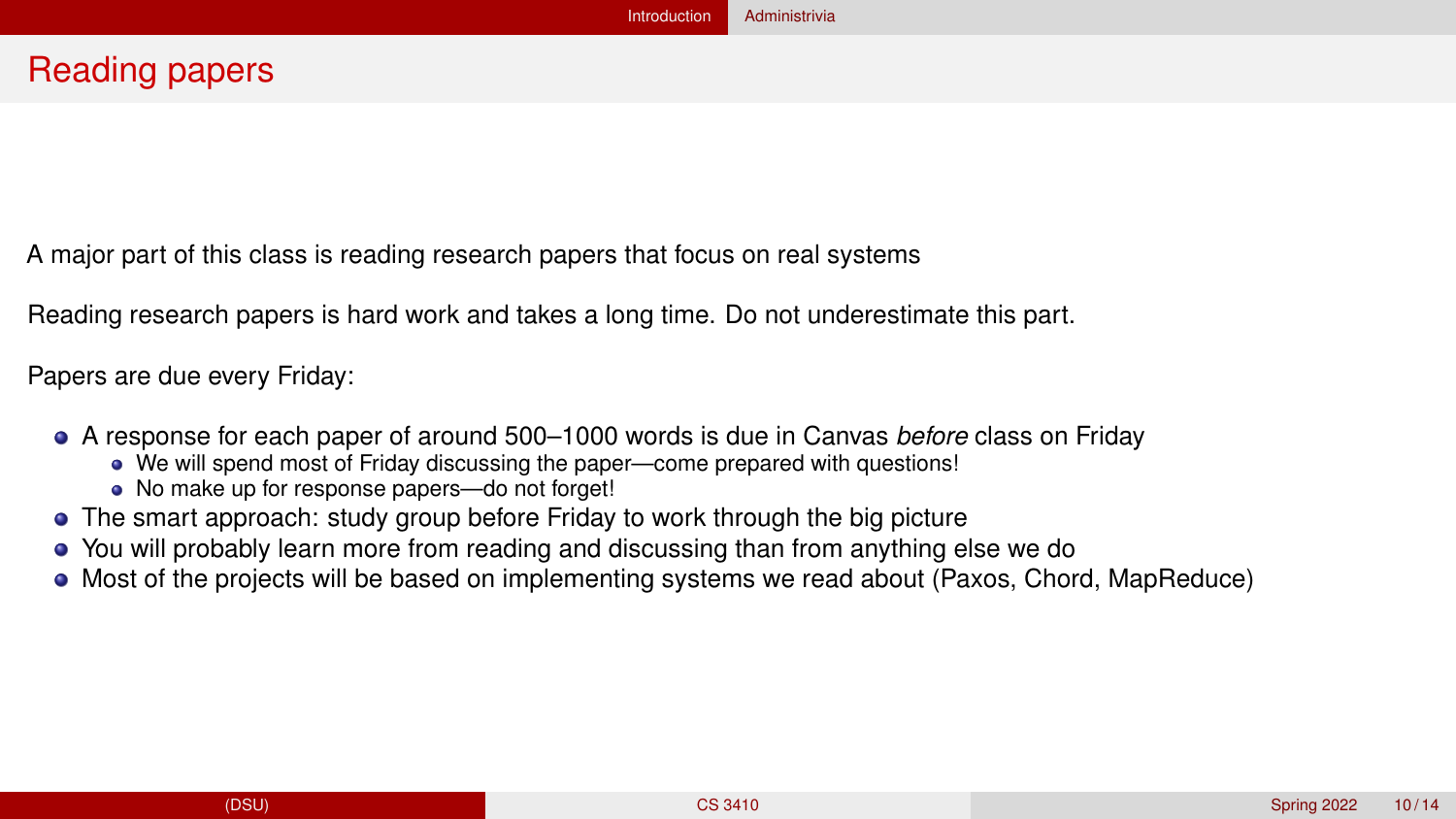## <span id="page-10-0"></span>Hello, world

To set up Go and vim: see screencast on course page

```
package main
```
**import** "fmt"

```
func main() {
    fmt.Println("Hello, world!")
}
```
Building and running:

```
o go mod init
\bullet go build
\bullet go install
o go fmt and goimports
```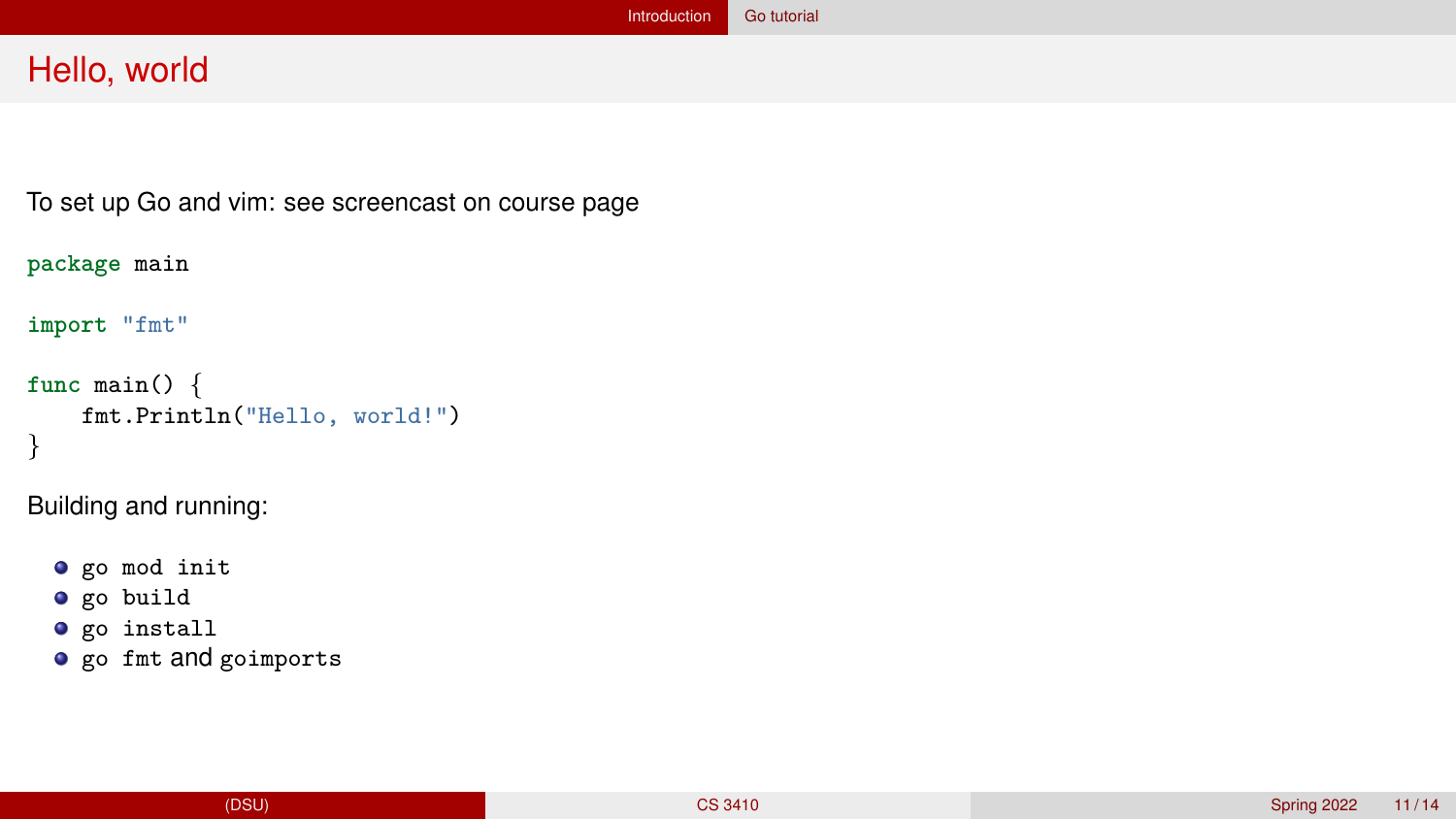# Command-line arguments

```
// Echo1 prints its command-line arguments
package main
import (
    "fmt"
    "os"
)
func main() {
    var s, sep string
    for i := 1; i < len(os. Args); i++ {
        s += sep + os.Args[i]
        sep = " "}
    fmt.Println(s)
}
```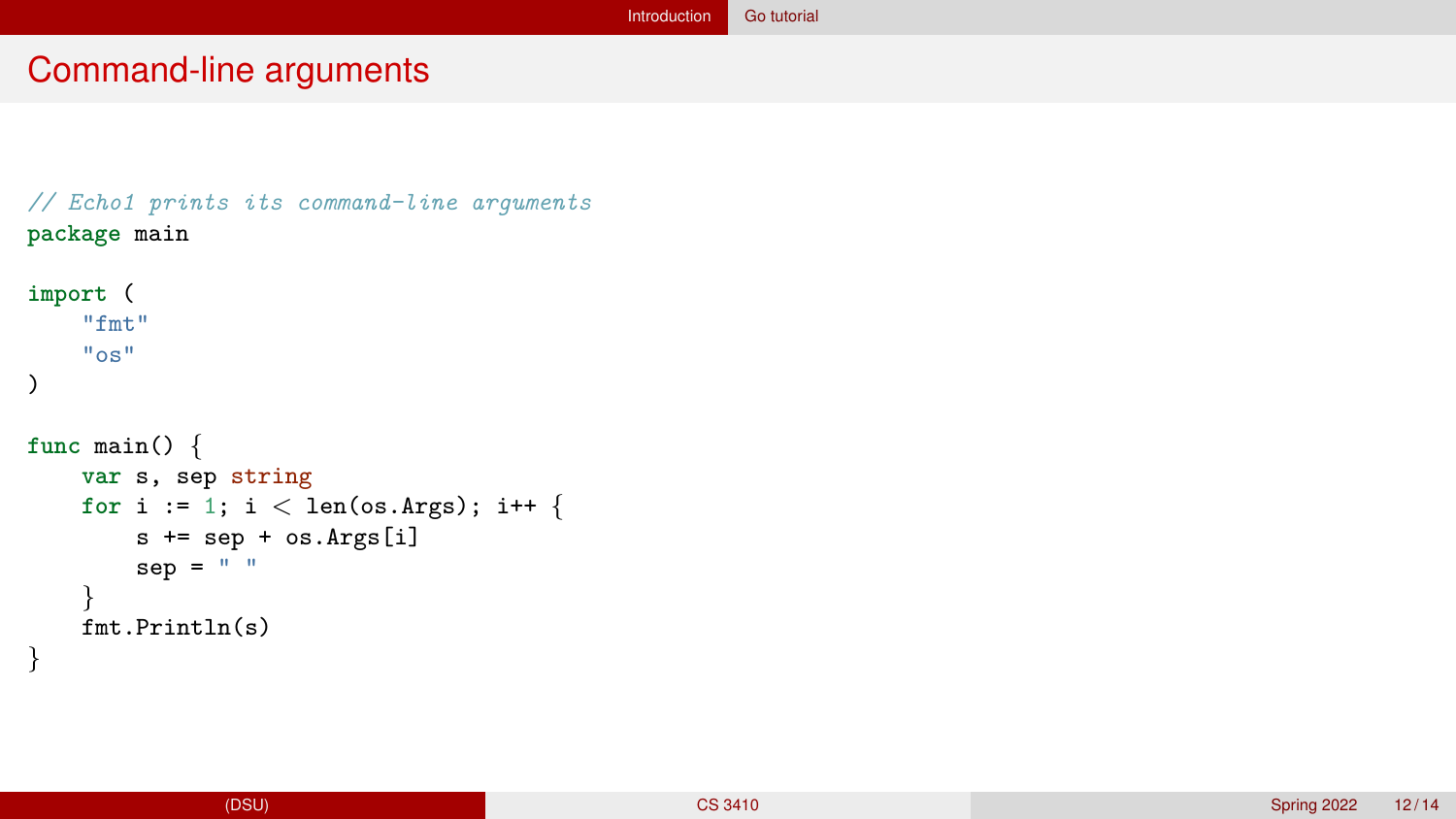#### More about for loops

There are a few forms of for loops in Go:

```
// A C-style "for" loop
for initialization; condition; post {
    // zero or more statements
}
// a "while" loop
for condition {
    // body
}
// an infinite/"forever" loop
for {
    // body
}
```